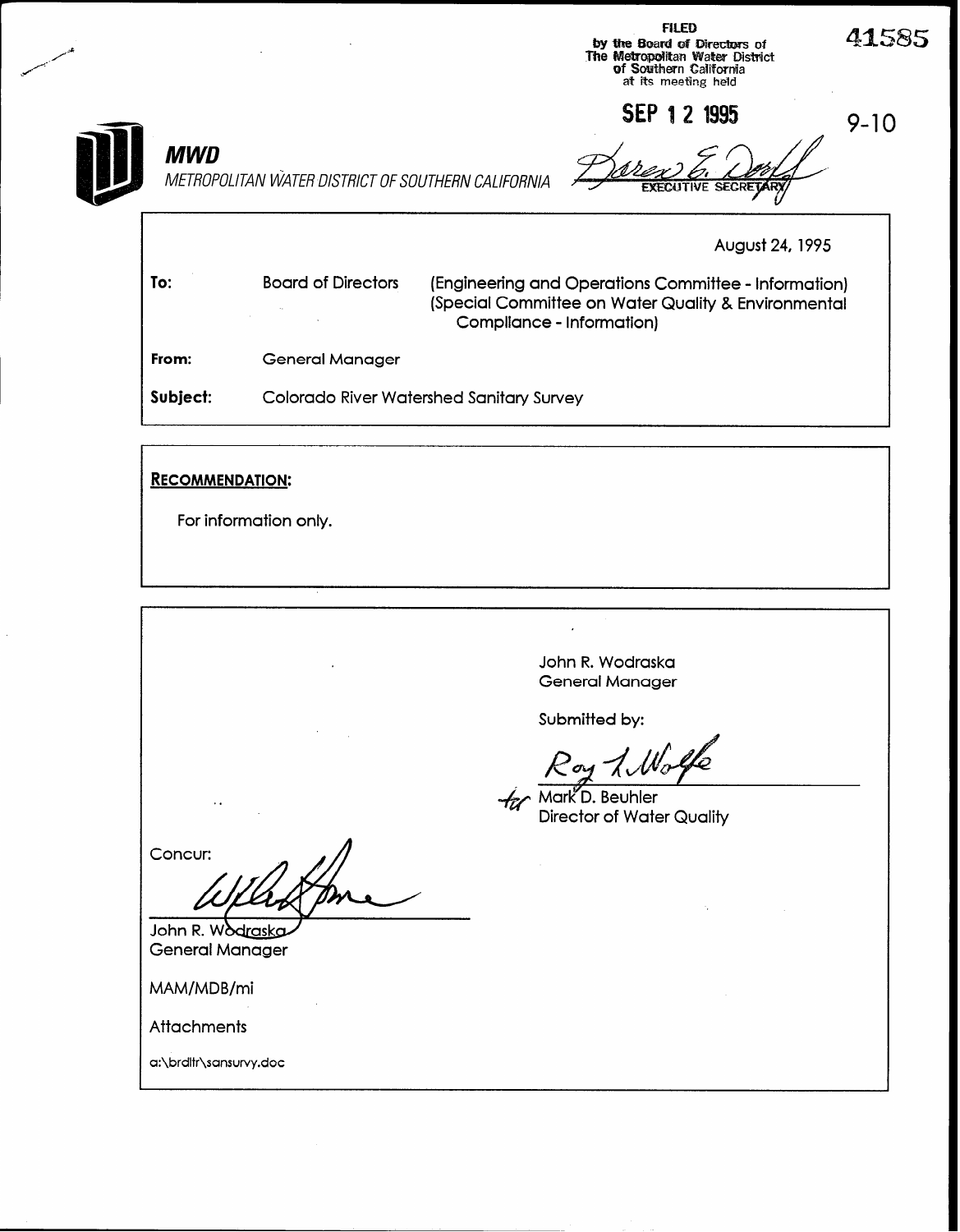$\blacksquare$ 

#### DETAILED REPORT:

The California Department of Health Services' (CDHS) Surface Water Treatment Rule (SWTR) mandates that all public water systems with surface water sources complete a sanitary survey of their watershed(s) every five years with the first survey due by January 1, 1996. The SWTR stems from a federal Safe Drinking Water Act mandate to protect against pathogens.

The Water Quality Division (WQD) is currently in the process of conducting a watershed sanitary survey of the Colorado River (above Parker Dam) and associated facilities (the Colorado River Aqueduct, Lake Mathews, and Lake Skinner), as required by CDHS. The survey is being performed in-house by WQD staff assisted by personnel from Operations, Planning and Resources, and Environmental Compliance Divisions. A Member Agency Advisory Committee (see Attachment No. 1) has been formed to provide input and has already met.

This will satisfy the requirement to conduct a watershed sanitary survey for all member agencies treating Colorado River water. Consequently, the overall effort will be more cost effective than if individual member agencies attempted to each do their own individual sanitary survey of the Colorado River. The State Water Project sanitary survey is being updated (a complete survey was completed in 1990) by a State Water Contractors' committee which includes Metropolitan as an active participant.

The sanitary survey is an assessment of the watershed and any impact on the ability of Metropolitan and its member agencies treating Colorado River water to meet the SWTR. The goal is to identify potential sources of contamination in the watershed and recommend measures to reduce and/or remove contaminants which may degrade source water quality and impact treatment plant performance. The primary focus of the survey will be microbial contaminants. Information collected during the survey relating to salinity issues will be forwarded to the Colorado River Branch of the Planning and Resources Division for follow-up.

The sanitary survey will provide valuable information regarding the discharge of contained prevention of previous value in company regulating the discribution of Metropolitan's source water protection program.

Information regarding National Pollutant Discharge Elimination System (NPDES) Permits and other potential sources of contained from various and from various agencies and field from various and field f other potential sources of contamination will be obtained from various agencies and field inspections. Within the Colorado River watershed, inspections will include on-site review of waste water treatment plants, major recreational areas, industries, as well as agricultural and animal husbandry operations. Field inspections will also be performed within the watersheds of Lake Mathews and Lake Skinner, and along the Colorado River aqueduct. It is planned that the level of detail upstream of Lake Mead would be much more general than in Lake Havasu and in Metropolitan's aqueduct and reservoirs (see Attachment No. 2 for a description of the scope of the sanitary survey).

We will be updating the board on the finalngs and recommenda

We will be updating the Board on the findings and recommendations  $\mathcal{L}_\text{c}$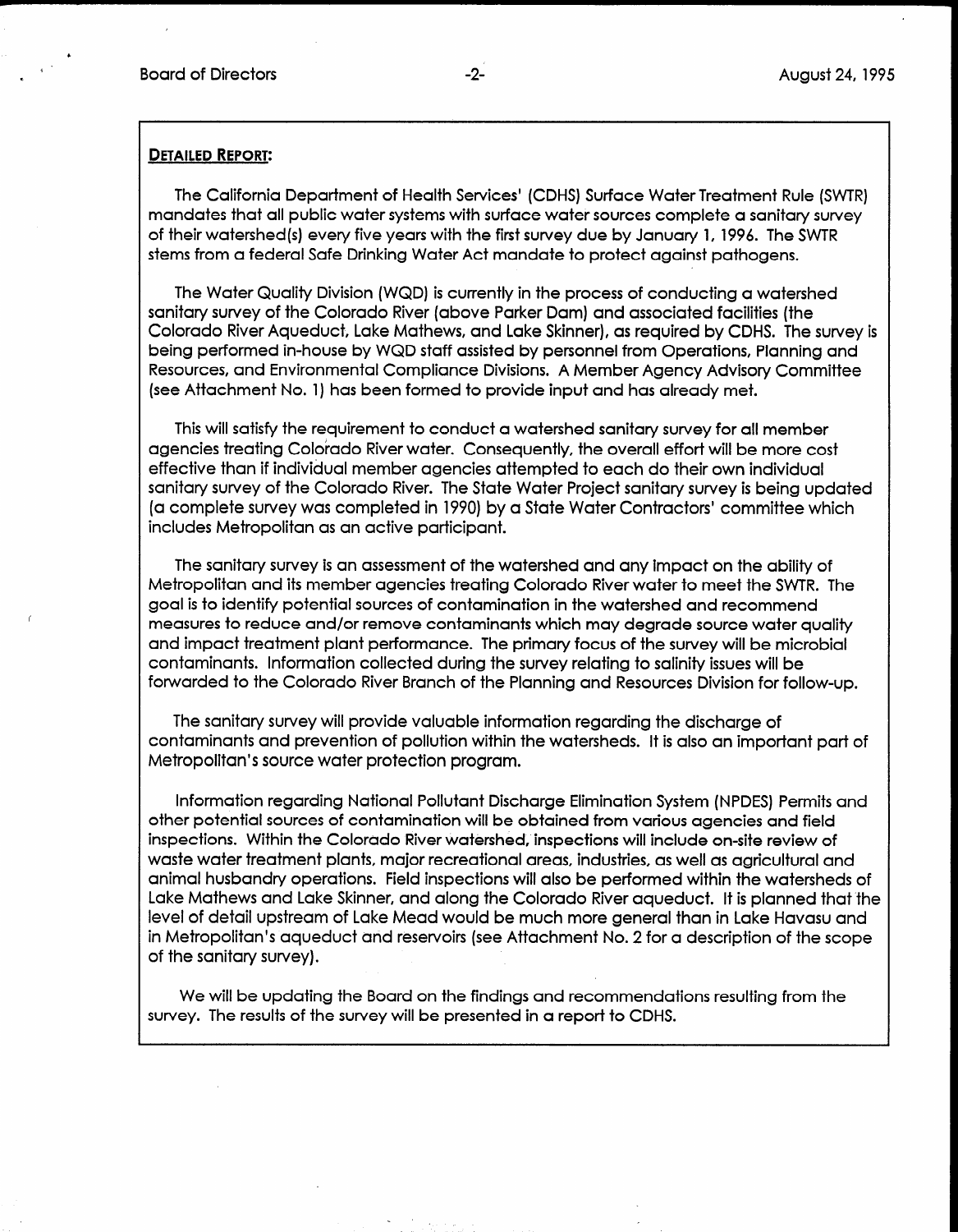# ATTACHMENT NO. 1

#### COLORADO RIVER WATERSHED SANITARY SURVEY PROJECT ORGANIZATION CHART